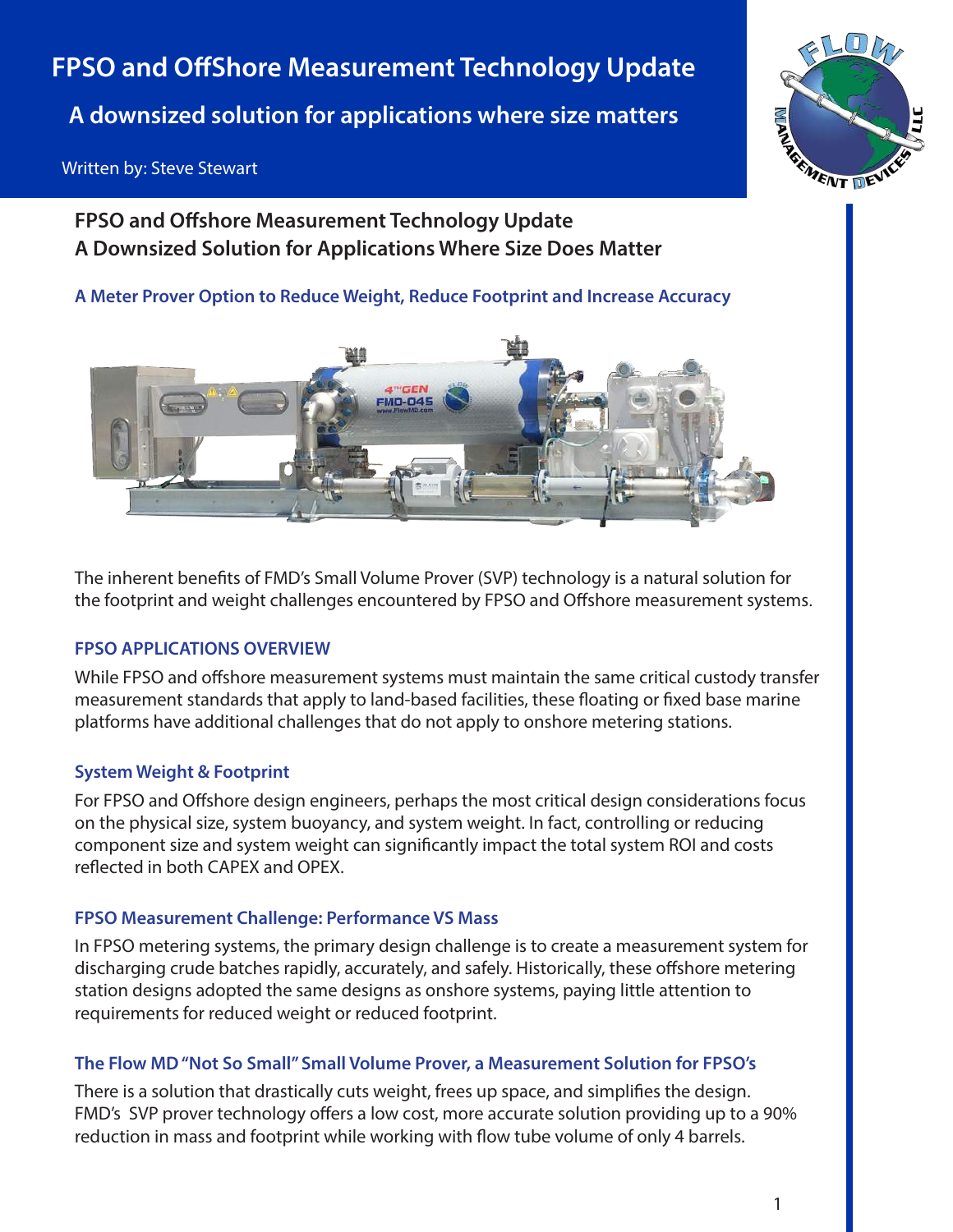# **A downsized solution for applications where size matters**

# **FMD SVP Technology VS Conventional Options**

Typically, pipe provers built for FPSO flow rates are sized to work with flow tube volumes of 200 to 300 barrels, utilizing bulky 4-way valves, valve actuators, and large diameter launch chambers. In order to fit these oversized components onto the crowded deck or platform space, system designs were compacted to minimize the footprint. The trade-off for compact design is an overweight, jam-packed skid that creates difficulty when accessing components for field service or system maintenance. See illustration (1) FPSO example of pipe prover mounted underneath Quad-12" meter station.



Illustration (1) Compact Meter Skid/Prover Design with 30" ball prover mounted underneath meter runs.

See Chart 2 (below), illustrating the complete line of Flow MD Provers.

Please note the size difference of the largest small volume prover in comparison to the 30" Ball Prover in illustration 1 shown above.

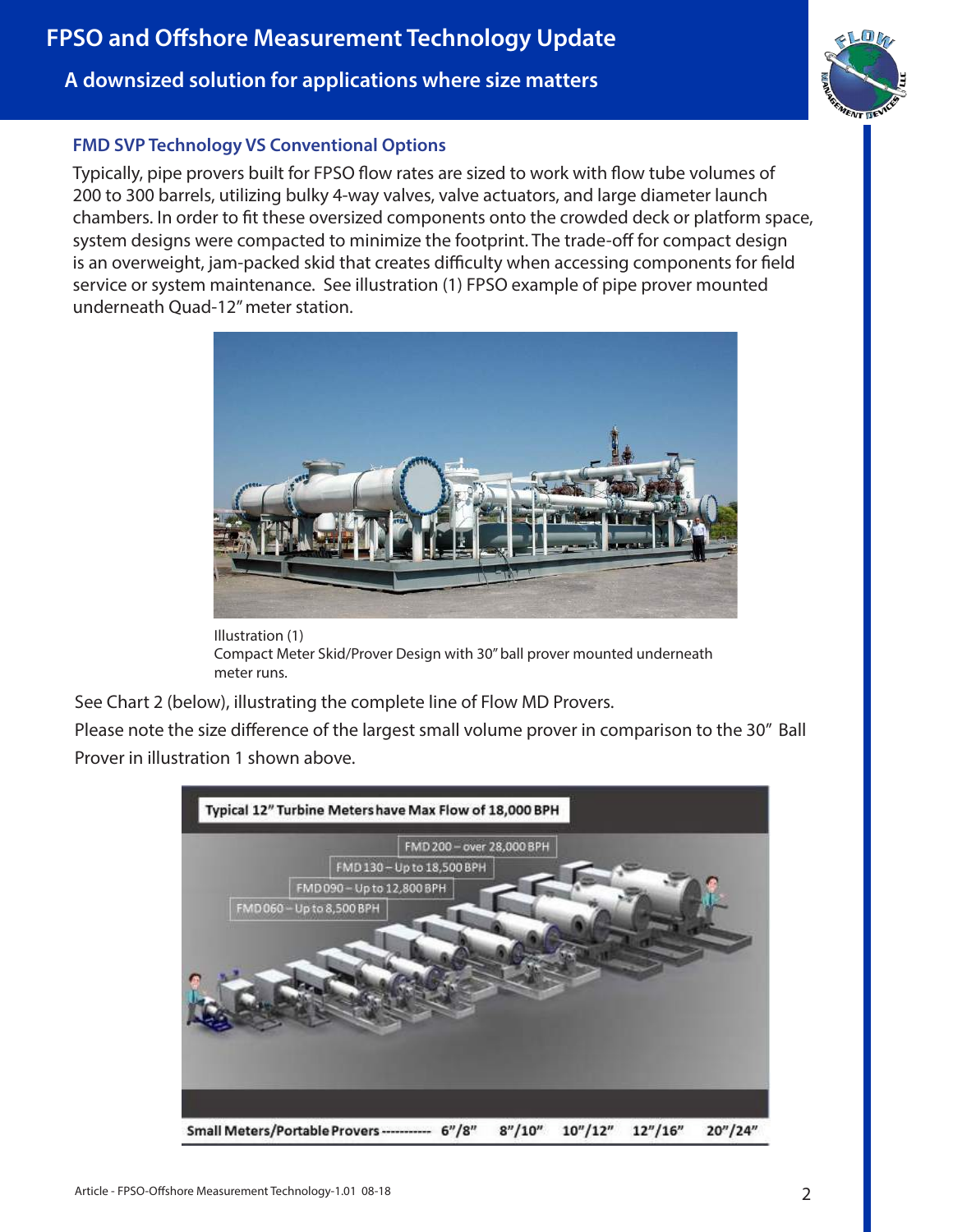

**Besides reduced weight, reduced footprint, and improved accuracy… FMD SVP Prover technology benefits include:** 

#### **STANDARD DESIGN**

All FMD provers have a standard design, standard model numbers, and standard factory replacement components.

#### **TURNDOWN**

FMD provers have a standard 1200-1 turndown VS 5-1 for conventional ball provers, allowing for the capability to expand performance ranges if flow rates change over time.

### **FASTER PROVING RUNS**

Meter Proving is faster; allowing faster calibration to quickly establish meter factors for batches or ship loading.

# **GRAVIMETRIC WATER DRAW CALIBRATIONS**

There are two primary types of waterdraw (prover calibration) methods for certifying SVP provers, volumetric and gravimetric. Generally, the most accurate and repeatable method for certifying SVP technology is the gravimetric method. SVP water draw services can be performed at certified laboratories or certification can take place in the field or offshore locations using a certified mobile gravimetric water draw laboratory mounted on a trailer or skid.

# **FMD PROVER TECHNOLOGY VS CONVENTIONAL PROVERS**

Eliminates the typical issues seen with prover ball and accessories, the 4-way valve and actuator, as well as pipe coating issues.

# **FMD PROVER TECHNOLOGY VS MASTER METER PROVING**

Generally, it is agreed that direct "in-situ" proving methods are more accurate and more repeatable than master meter proving. Considering the weight and size comparisons of a master meter system and FMD provers are similar, the benefit of direct proving is a better option for long-term performance and system accuracy.

# **SERVICE IS EASIER & LESS EXPENSIVE**

Due to the smaller volumes in SVPs and the smaller component design, water draw process and field repairs can typically be performed in one or two days minimizing service expense and downtime. See Figure (3) Next Page